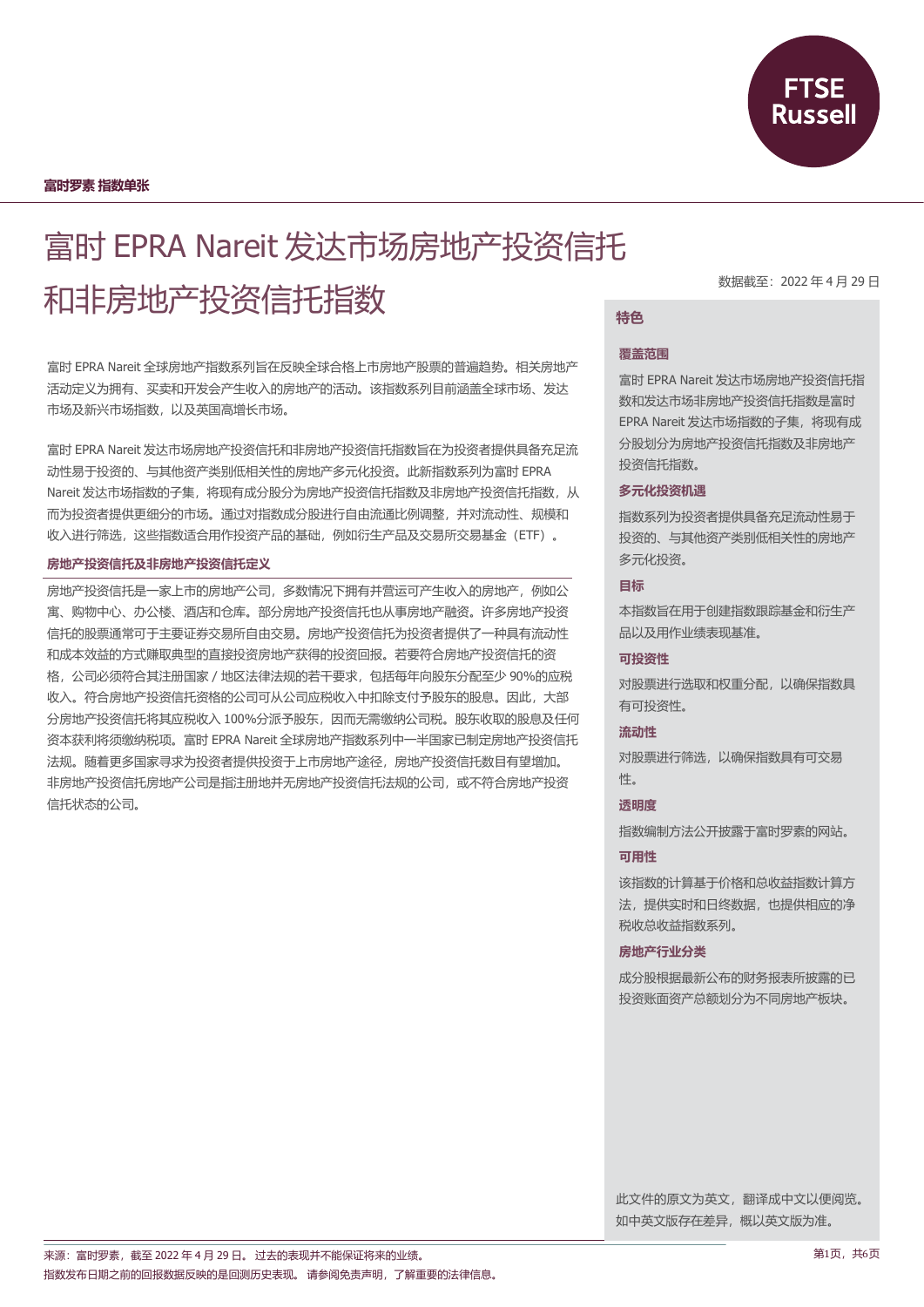



#### **收益率和波动率 – 总收益**

| 指数 (美元)                              | 收益率%    |         |          | 年化<br>收益率%* |         | 波动率%** |        |     |      |      |      |
|--------------------------------------|---------|---------|----------|-------------|---------|--------|--------|-----|------|------|------|
|                                      | 3个<br>Ħ | 6个<br>凬 | 年初<br>至今 | 12<br>个月    | 3年      | 5年     | 3年     | 5年  | 1年   | 3年   | 5年   |
| 富时 EPRA Nareit 发达市场房地产<br>投资信托指数     | $-2.2$  | $-3.2$  | $-8.5$   | 5.7         | 19.5    | 37.9   | 6.1    | 6.6 | 14.0 | 28.1 | 18.7 |
| 富时 EPRA Nareit 发达市场非房地<br>产投资信托指数    | $-10.3$ | $-15.7$ | $-11.9$  | $-12.9$     | $-3.5$  | 16.0   | $-1.2$ | 3.0 | 14.8 | 22.1 | 16.1 |
| 富时 EPRA Nareit 欧洲发达市场房<br>地产投资信托指数   | $-6.6$  | $-6.4$  | $-9.5$   | $-1.3$      | 0.6     | 4.4    | 0.2    | 0.9 | 20.6 | 33.6 | 22.6 |
| 富时 EPRA Nareit 欧洲发达市场非<br>房地产投资信托指数  | $-19.5$ | $-25.6$ | $-23.8$  | $-20.3$     | 6.3     | 40.6   | 2.1    | 7.1 | 22.5 | 28.1 | 19.4 |
| 富时 EPRA Nareit 北美洲发达市场<br>房地产投资信托指数  | $-1.7$  | $-1.4$  | $-8.4$   | 10.2        | 27.3    | 47.4   | 8.4    | 8.1 | 17.1 | 30.2 | 19.5 |
| 富时 EPRA Nareit 北美洲发达市场<br>非房地产投资信托指数 | 0.0     | 1.8     | $-2.6$   | 14.9        | 18.7    | 36.9   | 5.9    | 6.5 | 18.1 | 35.9 | 26.3 |
| 富时 EPRA Nareit 亚洲发达市场房<br>地产投资信托指数   | $-1.8$  | $-9.2$  | $-8.4$   | $-8.7$      | 0.4     | 22.3   | 0.1    | 4.1 | 11.5 | 23.1 | 17.2 |
| 富时 EPRA Nareit 亚洲发达市场非<br>房地产投资信托指数  | $-1.3$  | $-6.2$  | 0.9      | $-7.7$      | $-12.2$ | $-0.1$ | $-4.3$ | 0.0 | 14.2 | 20.9 | 18.2 |

\* 复合年化收益率分别对 3 年和 5 年进行测算

\*\* 波动率 - 1 年期基于 12 个月每天数据。3 年期基于每周数据(周三至周三)。5 年期基于每月数据

#### **年度收益率 – 总收益**

| 指数% (美元)                                 | 2012 | 2013   | 2014    | 2015    | 2016    | 2017 | 2018    | 2019 | 2020    | 2021 |
|------------------------------------------|------|--------|---------|---------|---------|------|---------|------|---------|------|
| 富时 EPRA Nareit 发达市场<br>房地产投资信托指数         | 22.9 | 2.7    | 23.3    | 1.3     | 6.4     | 7.7  | $-4.5$  | 24.6 | $-10.1$ | 33.1 |
| 富时 EPRA Nareit 发达市场<br>非房地产投资信托指数        | 46.7 | 9.7    | $-5.9$  | $-4.3$  | $-0.5$  | 28.0 | $-5.5$  | 17.0 | 0.0     | 3.2  |
| 富时 EPRA Nareit 欧洲发达<br>市场房地产投资信托指数       | 32.4 | 17.3   | 9.7     | 4.2     | $-11.8$ | 23.3 | $-20.1$ | 29.8 | $-17.1$ | 18.1 |
| 富时 EPRA Nareit 欧洲发达<br>市场非房地产投资信托指数      | 27.3 | 13.8   | 11.8    | 10.8    | $-0.3$  | 37.3 | $-1.2$  | 24.6 | 15.3    | 3.2  |
| 富时 EPRA Nareit 北美洲发<br>达市场房地产投资信托指数      | 18.1 | 1.2    | 28.5    | 1.8     | 8.2     | 4.5  | $-3.8$  | 24.6 | $-9.7$  | 42.6 |
| 富时 EPRA Nareit 北美洲发<br>达市场非房地产投资信托指<br>数 | 18.0 | 8.7    | 7.0     | $-0.1$  | 8.4     | 14.7 | $-9.0$  | 19.8 | $-14.7$ | 38.0 |
| 富时 EPRA Nareit 亚洲发达<br>市场房地产投资信托指数       | 34.4 | $-1.0$ | 15.3    | $-2.8$  | 13.2    | 10.6 | 4.5     | 21.8 | $-7.2$  | 6.4  |
| 富时 EPRA Nareit 亚洲发达<br>市场非房地产投资信托指数      | 54.2 | 8.7    | $-11.1$ | $-11.5$ | $-1.3$  | 23.1 | $-8.1$  | 10.7 | $-12.3$ | 0.9  |

# **信息**

**指数选股范围**

富时 EPRA Nareit 全球房地产指数系列

**指数发布日期**

2006 年 3 月 30 日

#### **基日**

1999 年 12 月 31 日

**基点**

1000

## **可投资性筛选**

实际自由流通比例和流动性筛选

## **指数计算**

实时(富时 EPRA Nareit 欧洲发达市场房地产 投资信托指数和富时 EPRA Nareit 欧洲发达市 场非房地产投资信托指数)和收盘指数

## **日终发布**

通过 FTP 和电子邮件

#### **币种**

美元、欧元、英镑、日元、澳元

#### **审核日期**

季度审核,3 月、6 月、9 月和 12 月

## **历史数据**

从 2005 年 12 月开始提供。

富时 EPRA Nareit 欧洲发达市场房地产投资信 托指数和富时 EPRA Nareit 欧洲发达市场非房 地产投资信托指数从 2006 年 3 月开始提供。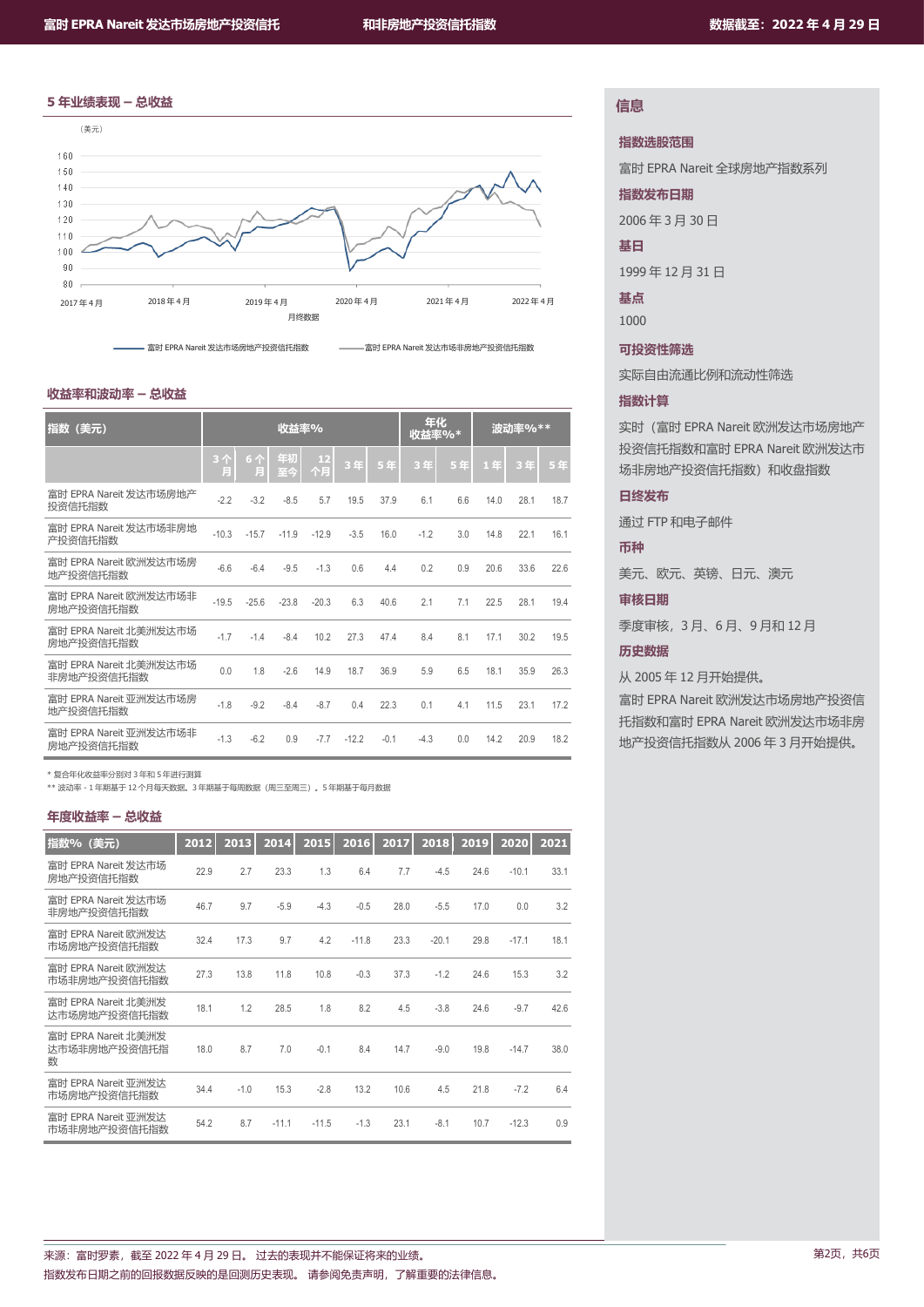# **收益/风险比率和回撤 – 总收益**

| 指数(美元)                               | 收益/风险比率 |        |     | 回撤 (%) |         |         |         |         |
|--------------------------------------|---------|--------|-----|--------|---------|---------|---------|---------|
|                                      | 1年      | 3年     | 5年  | 10年    | 1年      | 3年      | 5年      | 10年     |
| 富时 EPRA Nareit 发达市场房地产投资<br>信托指数     | 0.4     | 0.2    | 0.4 | 0.5    | $-10.3$ | $-44.8$ | $-44.8$ | $-44.8$ |
| 富时 EPRA Nareit 发达市场非房地产投<br>资信托指数    | $-0.9$  | $-0.1$ | 0.2 | 0.3    | $-19.8$ | $-35.4$ | $-35.4$ | $-35.4$ |
| 富时 EPRA Nareit 欧洲发达市场房地产<br>投资信托指数   | $-0.1$  | 0.0    | 0.0 | 0.2    | $-18.4$ | $-45.5$ | $-45.5$ | $-45.5$ |
| 富时 EPRA Nareit 欧洲发达市场非房地<br>产投资信托指数  | $-0.9$  | 0.1    | 0.4 | 0.6    | $-30.9$ | $-38.4$ | $-38.4$ | $-38.4$ |
| 富时 EPRA Nareit 北美洲发达市场房地<br>产投资信托指数  | 0.6     | 0.3    | 0.4 | 0.5    | $-11.6$ | $-45.5$ | $-45.5$ | $-45.5$ |
| 富时 EPRA Nareit 北美洲发达市场非房<br>地产投资信托指数 | 0.8     | 0.2    | 0.2 | 0.3    | $-8.9$  | $-52.5$ | $-52.5$ | $-52.5$ |
| 富时 EPRA Nareit 亚洲发达市场房地产<br>投资信托指数   | $-0.8$  | 0.0    | 0.2 | 0.4    | $-13.0$ | $-45.2$ | $-45.2$ | $-45.2$ |
| 富时 EPRA Nareit 亚洲发达市场非房地<br>产投资信托指数  | $-0.6$  | $-0.2$ | 0.0 | 0.1    | $-16.9$ | $-37.0$ | $-40.0$ | $-41.0$ |

收益/风险比率 – 基于"收益率和波动率"表格中的复合年化收益率和波动率

回撤 - 基于每日数据

# **富时 EPRA Nareit 发达市场房地产投资信托指数 - 前五大成分股**

| 成分股                         | 国家 / 地区 | 房地产板块 | 流通市值 (百万美元) | 权重%   |
|-----------------------------|---------|-------|-------------|-------|
| Prologis                    | 美国      | 工业    | 117.998     | 7.42  |
| Equinix Inc                 | 美国      | 数据中心  | 64.170      | 4.03  |
| <b>Public Storage</b>       | 美国      | 自设仓储  | 55,900      | 3.51  |
| <b>Digital Realty Trust</b> | 美国      | 数据中心  | 40.927      | 2.57  |
| Welltower Inc.              | 美国      | 医疗保健  | 39.463      | 2.48  |
| 总计                          |         |       | 318,458     | 20.02 |

# **富时 EPRA Nareit 发达市场非房地产投资信托指数 - 前五大成分股**

| 成分股                | 国家/地区 | 房地产板块 | 流通市值 (百万美元) | 权重%   |
|--------------------|-------|-------|-------------|-------|
| Vonovia SE         | 德国    | 住宅    | 31.132      | 11.18 |
| Mitsui Fudosan     | 日本    | 综合    | 19.479      | 6.99  |
| Mitsubishi Estate  | 日本    | 综合    | 16.541      | 5.94  |
| Sun Hung Kai Props | 香港    | 综合    | 16.459      | 5.91  |
| CK Asset Holdings  | 香港    | 综合    | 13.424      | 4.82  |
| 总计                 |       |       | 97.036      | 34.84 |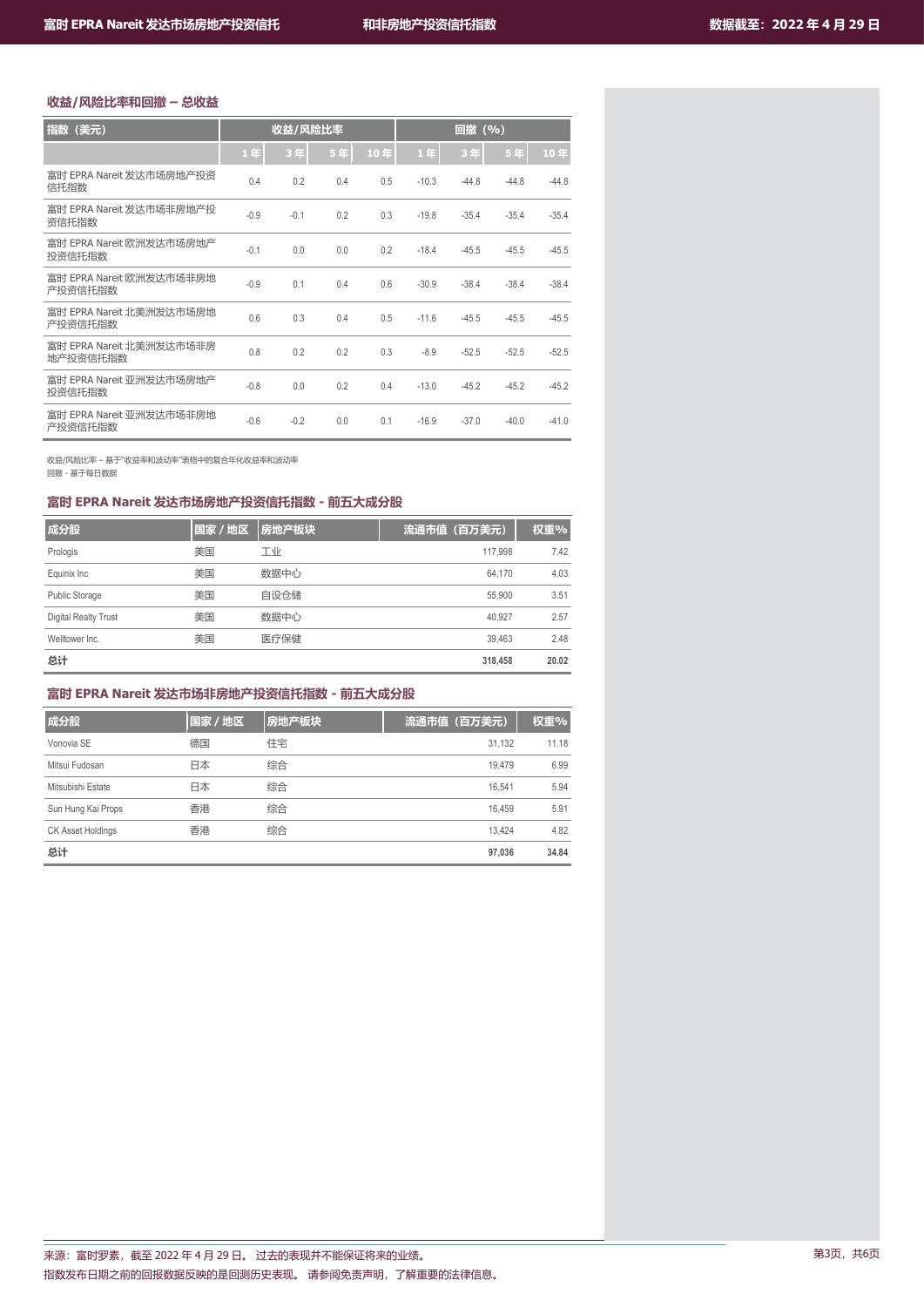# **国家/地区细分**

|         |                          | 富时 EPRA Nareit 发达市场<br>房地产投资信托指数 |                          |                          | 富时 EPRA Nareit 发达市场<br>非房地产投资信托指数 |        |
|---------|--------------------------|----------------------------------|--------------------------|--------------------------|-----------------------------------|--------|
| 国家 / 地区 | 成分股数量                    | 流通市值<br>(百万美元)                   | 权重%                      | 成分股数量                    | 流通市值<br>(百万美元)                    | 权重%    |
| 澳大利亚    | 23                       | 66,843                           | 4.20                     | 3                        | 2,891                             | 1.04   |
| 奥地利     | $\overline{a}$           | $\overline{\phantom{a}}$         | ÷,                       | $\mathbf{1}$             | 1,181                             | 0.42   |
| 比利时     | 10                       | 19,894                           | 1.25                     | $\mathbf{1}$             | 1,458                             | 0.52   |
| 加拿大     | 18                       | 49,420                           | 3.11                     | $\overline{2}$           | 5,714                             | 2.05   |
| 芬兰      | $\overline{a}$           |                                  | $\bar{a}$                | $\overline{2}$           | 4,406                             | 1.58   |
| 法国      | 6                        | 17,071                           | 1.07                     | $\overline{a}$           |                                   |        |
| 德国      | $\mathbf{1}$             | 660                              | 0.04                     | 8                        | 51,597                            | 18.52  |
| 香港      | 5                        | 21,273                           | 1.34                     | 10                       | 66,764                            | 23.97  |
| 爱尔兰     | $\overline{2}$           | 1,810                            | 0.11                     | $\overline{\phantom{a}}$ | ÷,                                |        |
| 以色列     | $\overline{a}$           | $\overline{\phantom{a}}$         | $\sim$                   | $\overline{2}$           | 4,404                             | 1.58   |
| 意大利     | 1                        | 311                              | 0.02                     | $\overline{\phantom{a}}$ | ÷,                                |        |
| 日本      | 51                       | 111,893                          | 7.04                     | 8                        | 57,944                            | 20.80  |
| 荷兰      | 5                        | 10,385                           | 0.65                     | $\overline{\phantom{a}}$ | $\overline{a}$                    |        |
| 新西兰     | 5                        | 4,865                            | 0.31                     | $\mathbf{1}$             | 1,311                             | 0.47   |
| 挪威      | $\overline{\phantom{a}}$ | $\overline{\phantom{a}}$         | $\overline{\phantom{a}}$ | $\mathbf{1}$             | 915                               | 0.33   |
| 新加坡     | 25                       | 48,838                           | 3.07                     | 3                        | 13,289                            | 4.77   |
| 西班牙     | 3                        | 6,832                            | 0.43                     | $\overline{\phantom{a}}$ | $\overline{\phantom{a}}$          |        |
| 瑞典      | $\overline{\phantom{a}}$ | $\overline{\phantom{a}}$         | $\overline{\phantom{a}}$ | 18                       | 37,430                            | 13.44  |
| 瑞士      | $\overline{\phantom{a}}$ | $\overline{\phantom{a}}$         | $\overline{\phantom{a}}$ | $\overline{7}$           | 19,350                            | 6.95   |
| 英国      | 34                       | 81,369                           | 5.12                     | $\overline{7}$           | 7,222                             | 2.59   |
| 美国      | 116                      | 1,148,150                        | 72.23                    | $\mathbf{1}$             | 2,655                             | 0.95   |
| 总计      | 305                      | 1,589,615                        | 100.00                   | 75                       | 278,532                           | 100.00 |

# **指数特征**

| 特征                 | 富时 EPRA Nareit 发达市场<br>房地产投资信托指数 | 富时 EPRA Nareit 发达市场<br>非房地产投资信托指数 |
|--------------------|----------------------------------|-----------------------------------|
| 成分股数量              | 306                              | 75                                |
| 流通市值(百万美元)         | 1,590,426                        | 278,532                           |
| 股息率%               | 3.33                             | 3.13                              |
| 成分股规模 (流通市值, 百万美元) |                                  |                                   |
| 均值                 | 5,197                            | 3,714                             |
| 最大                 | 117,998                          | 31,132                            |
| 最小                 | 281                              | 284                               |
| 中值                 | 2.060                            | 2,045                             |
| 最大成分股占比 (%)        | 7.42                             | 11.18                             |
| 前十大持仓 (占指数流通市值%)   | 30.68                            | 49.52                             |

| 特征                 | 富时 EPRA Nareit 欧洲发达<br>市场房地产投资信托指数 | 富时 EPRA Nareit 欧洲发达<br>市场非房地产投资信托指数 |
|--------------------|------------------------------------|-------------------------------------|
| 成分股数量              | 62                                 | 45                                  |
| 流通市值(百万美元)         | 138.331                            | 123,560                             |
| 股息率%               | 3.24                               | 2.84                                |
| 成分股规模 (流通市值, 百万美元) |                                    |                                     |
| 均值                 | 2,231                              | 2,746                               |
| 最大                 | 20.162                             | 31,132                              |
| 最小                 | 281                                | 284                                 |
| 中值                 | 1.099                              | 1,430                               |
| 最大成分股占比 (%)        | 14.58                              | 25.20                               |
| 前十大持仓 (占指数流通市值%)   | 51.03                              | 64.36                               |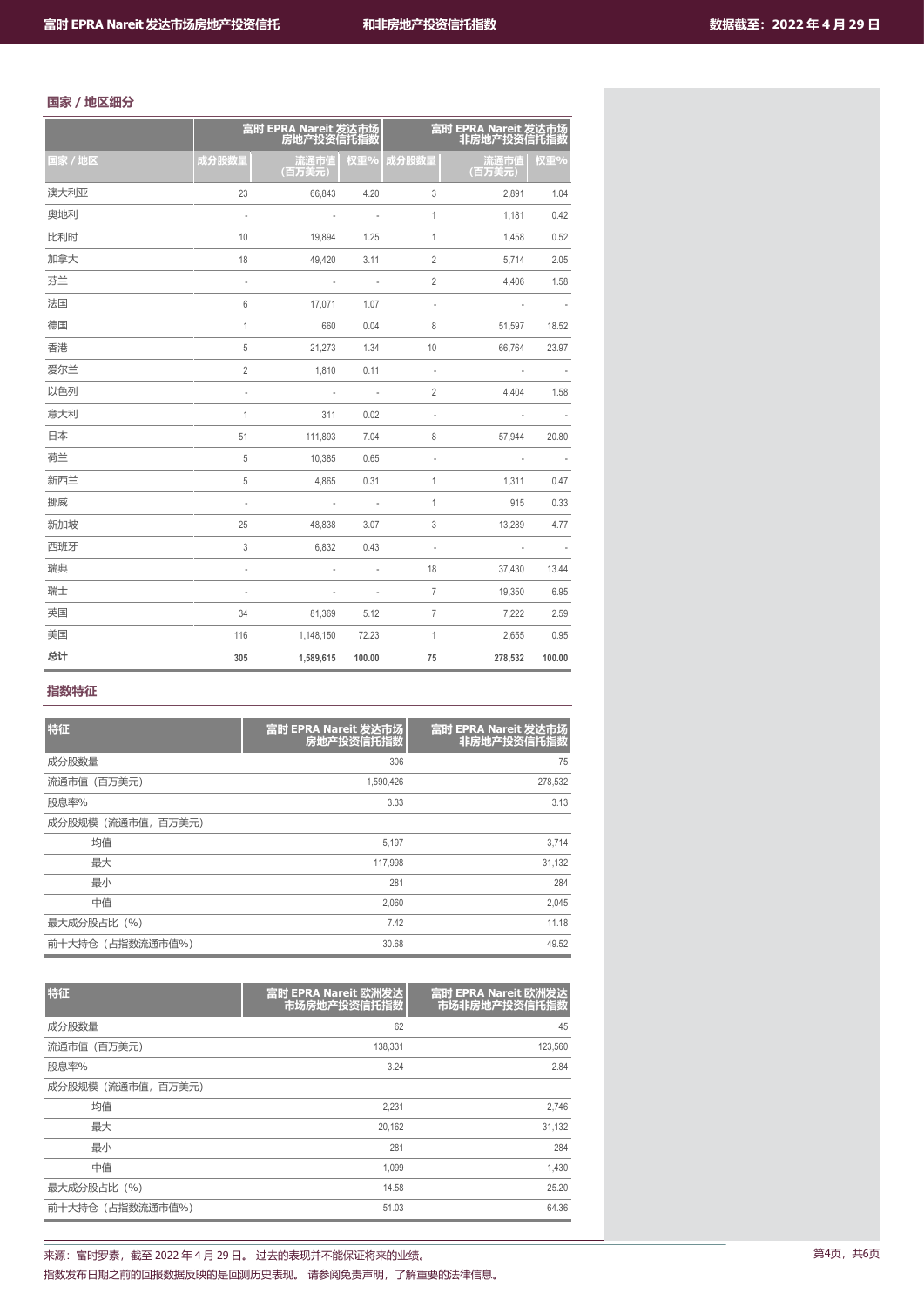# **指数特征(续)**

| 特征                 | 富时 EPRA Nareit 北美洲<br>发达市场房地产投资信托指数 | 富时 EPRA Nareit 北美洲<br>发达市场非房地产投资信托指数 |
|--------------------|-------------------------------------|--------------------------------------|
| 成分股数量              | 134                                 | 3                                    |
| 流通市值 (百万美元)        | 1,197,571                           | 8,369                                |
| 股息率%               | 3.12                                | 3.34                                 |
| 成分股规模 (流通市值, 百万美元) |                                     |                                      |
| 均值                 | 8.937                               | 2,790                                |
| 最大                 | 117.998                             | 3,512                                |
| 最小                 | 529                                 | 2,202                                |
| 中值                 | 3.736                               | 2,655                                |
| 最大成分股占比 (%)        | 9.85                                | 41.96                                |
| 前十大持仓 (占指数流通市值%)   | 40.74                               | 100                                  |

| 特征                | 富时 EPRA Nareit 亚洲<br>发达市场房地产投资信托指数 | 富时 EPRA Nareit 亚洲<br>发达市场非房地产投资信托指数 |
|-------------------|------------------------------------|-------------------------------------|
| 成分股数量             | 110                                | 25                                  |
| 流通市值(百万美元)        | 254.524                            | 142,199                             |
| 股息率%              | 4.40                               | 3.40                                |
| 成分股規模 (流通市值,百万美元) |                                    |                                     |
| 均值                | 2.314                              | 5,688                               |
| 最大                | 18.286                             | 19,479                              |
| 最小                | 350                                | 659                                 |
| 中值                | 1.408                              | 3,505                               |
| 最大成分股占比 (%)       | 7.18                               | 13.70                               |
| 前十大持仓 (占指数流通市值%)  | 34.65                              | 75.99                               |

# **EPRA Nareit 概述**

欧洲上市房地产协会(EPRA)是一个共同利益团体,目的是促进、发展和代表欧洲上市房地产行 业。National Association of Real Estate Investment Trusts®(Nareit)是于美国房地产和投资市场 拥有利益的房地产投资信托和上市房地产公司的行业协会。